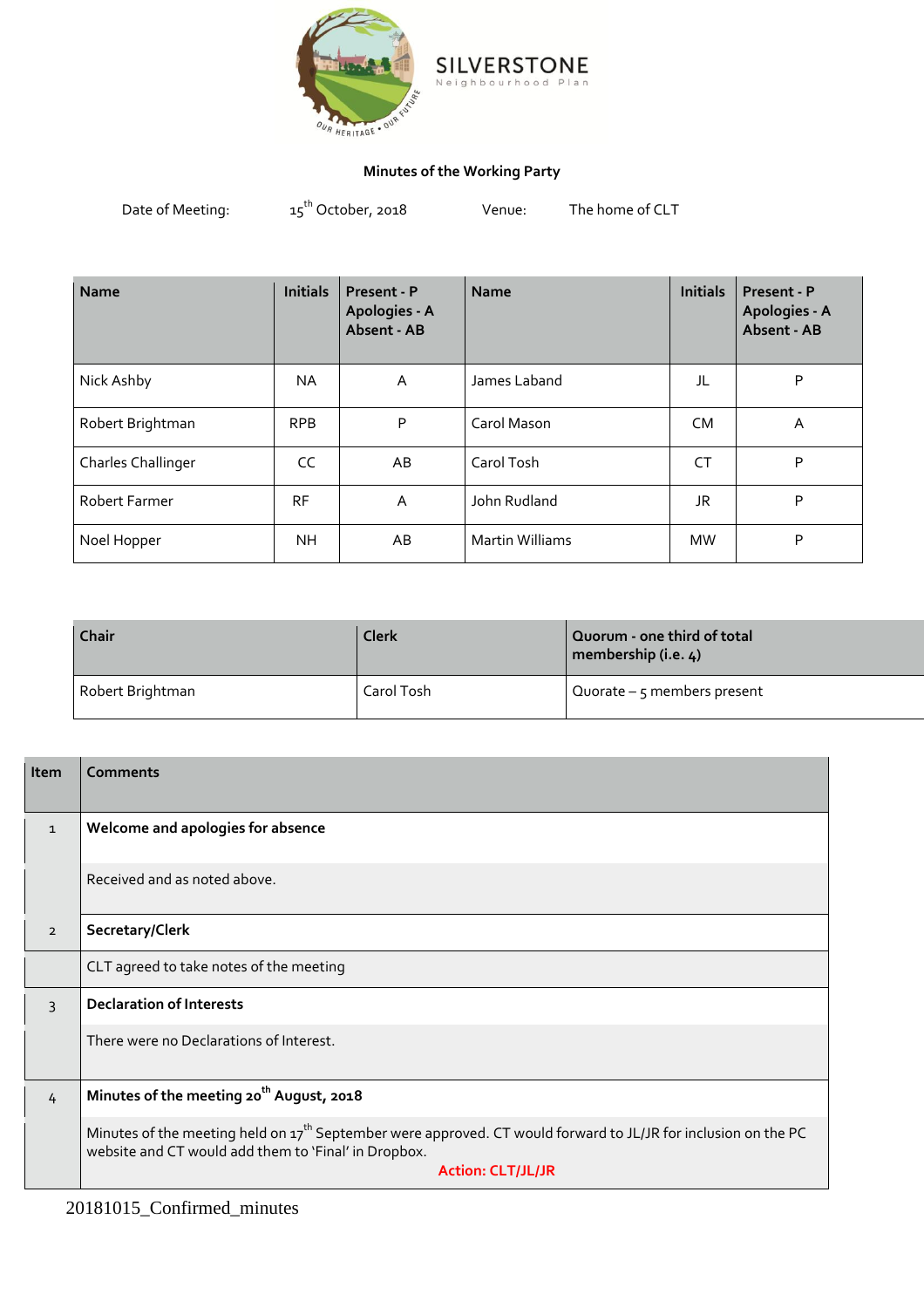| Item           | <b>Comments</b>                                                                                                                                                                                                                                                                                                                                                                                                                                                                                   |
|----------------|---------------------------------------------------------------------------------------------------------------------------------------------------------------------------------------------------------------------------------------------------------------------------------------------------------------------------------------------------------------------------------------------------------------------------------------------------------------------------------------------------|
| 5              | <b>Matters Arising</b>                                                                                                                                                                                                                                                                                                                                                                                                                                                                            |
|                | CLT had purchased a self-inking stamp with Copyright SNPWP for marking original drawing which then come un-<br>der the Copyright of the Parish Council.                                                                                                                                                                                                                                                                                                                                           |
| 6              | <b>Budgets and Grants</b>                                                                                                                                                                                                                                                                                                                                                                                                                                                                         |
|                | This will be discussed under individual headings to follow                                                                                                                                                                                                                                                                                                                                                                                                                                        |
| $\overline{7}$ | <b>Community Land Trust - investigation</b>                                                                                                                                                                                                                                                                                                                                                                                                                                                       |
|                | CT, JR and JL were to meet with CG who has an researched interest in this aspect. However, as this may (or may<br>not) be of interest to the group the three members were to meet for interest only at this point in time later this<br>week.                                                                                                                                                                                                                                                     |
| 8              | <b>Landscape Architect</b>                                                                                                                                                                                                                                                                                                                                                                                                                                                                        |
|                | RPB has been in touch with a Landscape Architect (Geoff Bowdy) who will assist and underwrite this aspect of the<br>Plan. He is a speciality LA for Stowe so this work will link favourably with existing research.                                                                                                                                                                                                                                                                               |
| 9              | <b>Meeting with EG</b>                                                                                                                                                                                                                                                                                                                                                                                                                                                                            |
|                | A meeting was being arranged to meet with Ellie Gingell to discuss developments in our NP since the last meeting.<br>RPB and CT will take EG through first impressions of latest sketches. It is hoped to meet with her in the next two<br>weeks when she returns from annual leave.<br><b>Action: RPB/CT</b>                                                                                                                                                                                     |
| 10             | <b>CAD Topographical Model</b>                                                                                                                                                                                                                                                                                                                                                                                                                                                                    |
|                | The sub-group were progressing the model. RPB indicated that a speciality drone could be available, too. MW<br>agreed to get an update from BE/PG. An AO size model is needed. CT would discuss any possible help which could<br>come from the school.<br><b>Action: CT</b><br>RPB indicated that a professional model maker would be asked to quote for the making of a model to show a re-<br>vised 'Hub" with surrounding areas. Possibility of it being under £1K. Target date - March, 2019. |
| 11             | <b>GSA Update</b>                                                                                                                                                                                                                                                                                                                                                                                                                                                                                 |
|                | MW agreed to begin detailed calculations of this aspect of our work bearing in mind there are two possible groups<br>still to survey. RPB to make sure that MW has initial data to MW within the week.<br><b>Action: RPB/MW</b>                                                                                                                                                                                                                                                                   |
| 12             | <b>Detailed Design and Development Studies</b>                                                                                                                                                                                                                                                                                                                                                                                                                                                    |
|                | This is still ongoing and RPB will share some of this work with EG at their forthcoming meeting.<br><b>Action: RPB/CT</b>                                                                                                                                                                                                                                                                                                                                                                         |